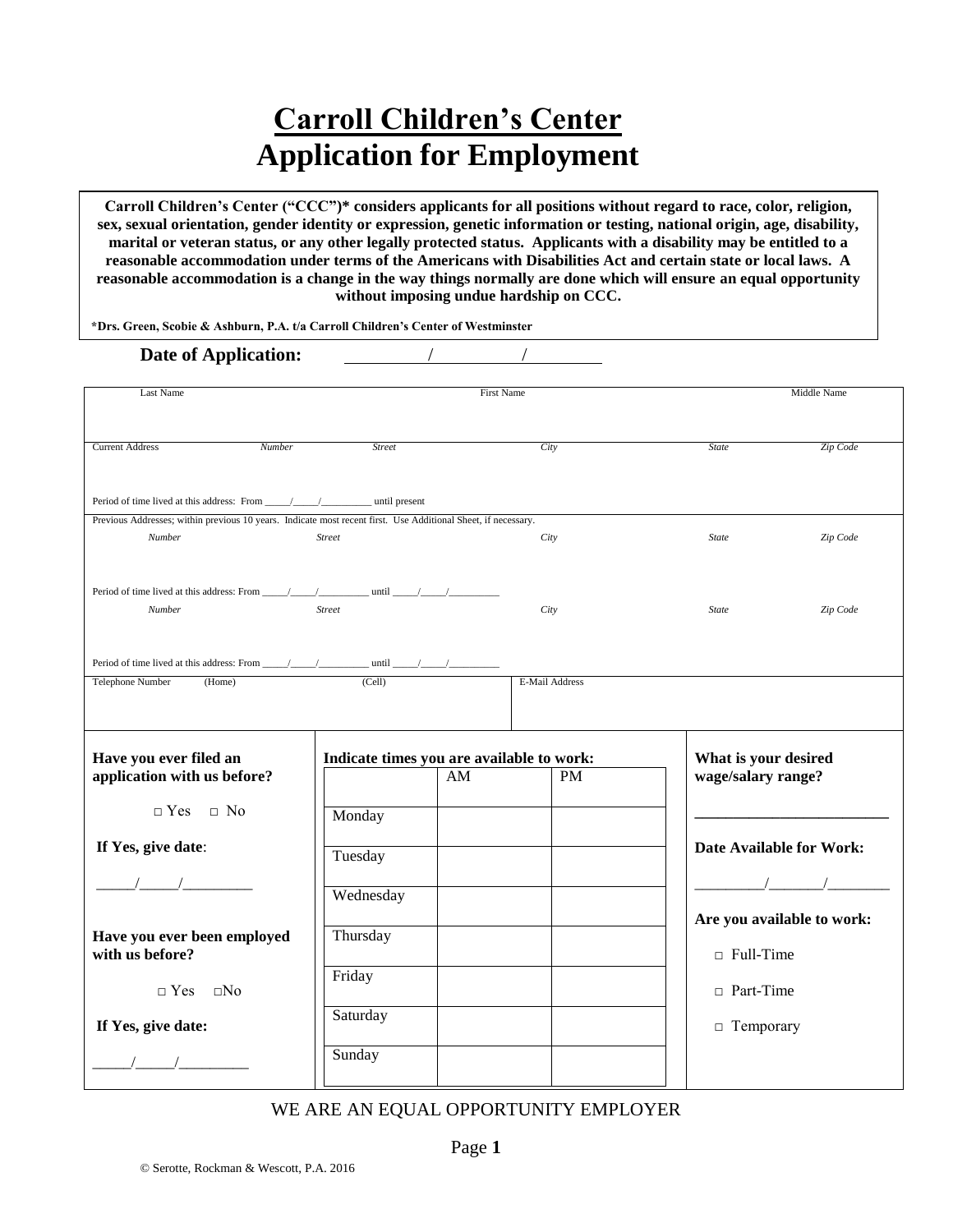**Please indicate any information about change of name, use of an assumed name, or nickname necessary to enable a check on your records.** (Use additional sheet if necessary) \_\_\_\_\_\_\_\_\_\_\_\_\_\_\_\_\_\_\_\_\_\_\_\_\_\_\_\_\_\_\_\_\_\_\_\_\_\_\_\_\_\_\_\_\_\_\_\_\_\_\_\_\_\_\_\_\_\_\_\_\_\_\_\_\_\_\_\_\_\_\_\_\_\_\_\_\_\_\_\_\_\_\_\_\_\_\_\_\_\_\_\_\_\_\_\_\_\_\_\_

\_\_\_\_\_\_\_\_\_\_\_\_\_\_\_\_\_\_\_\_\_\_\_\_\_\_\_\_\_\_\_\_\_\_\_\_\_\_\_\_\_\_\_\_\_\_\_\_\_\_\_\_\_\_\_\_\_\_\_\_\_\_\_\_\_\_\_\_\_\_\_\_\_\_\_\_\_\_\_\_\_\_\_\_\_\_\_\_\_\_\_\_\_\_\_\_\_\_\_\_

| Are any of your friends or relatives<br>current or former employees? | Are you currently on "lay-off"<br>status and subject to recall?                           | <b>Positions Applied For:</b>        |
|----------------------------------------------------------------------|-------------------------------------------------------------------------------------------|--------------------------------------|
| $\neg$ Yes<br>$\Box$ No                                              | $\Box$ Yes $\Box$ No                                                                      | <u>1. __________________________</u> |
| If so, who?                                                          | Are you legally eligible to work in<br>the USA?                                           | 2. $\qquad \qquad$                   |
| Best time to contact you is:                                         | $\Box$ Yes $\Box$ No                                                                      | 3.                                   |
| $\frac{1}{2}$ AM/PM                                                  | (Proof of U.S. Citizenship or<br>immigration status will be<br>required upon employment.) |                                      |
| Are you at least 18 years of age?                                    |                                                                                           |                                      |
| $\Box$ Yes<br>$\Box$ No                                              |                                                                                           |                                      |

| <b>How Did You Learn About Us?</b> |                 |                |                          |               |                 |  |
|------------------------------------|-----------------|----------------|--------------------------|---------------|-----------------|--|
| Advertisement<br>$\Box$            | $\Box$ Relative | $\Box$ Inquiry | $\Box$ Employment Agency | $\Box$ Friend | Other<br>$\Box$ |  |
| If other, please explain:          |                 |                |                          |               |                 |  |
|                                    |                 |                |                          |               |                 |  |

# **EDUCATIONAL INFORMATION**

| Name and Address of School | Course of Study | Number of Years<br>Completed | Diploma/Degree<br>Earned?      |
|----------------------------|-----------------|------------------------------|--------------------------------|
|                            |                 |                              | $\Box$ Yes<br>$\Box$ No        |
|                            |                 |                              | $\Box$ Yes<br>$\hfill \Box$ No |
|                            |                 |                              | $\Box$ Yes<br>$\Box$ No        |
|                            |                 |                              | $\Box$ Yes $\Box$ No           |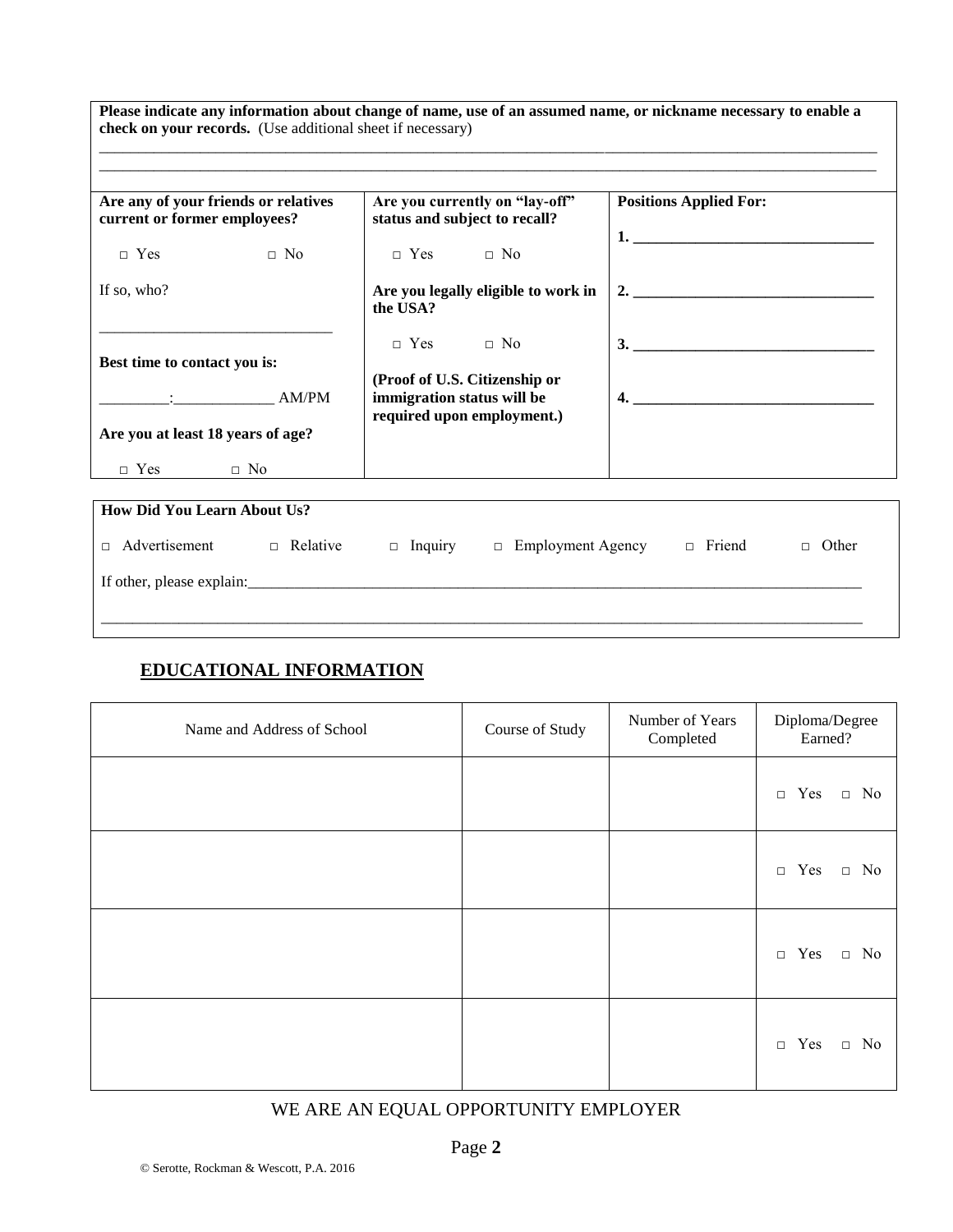**Describe any specialized training, apprenticeship, skills and extra-curricular activities relevant to the position you are applying for. Exclude information which would reveal gender, race, religion, national origin, sexual orientation, gender identity or expression, age, ancestry, disability or other protected status, or which would reveal trade union membership (Use additional sheet if necessary):**

\_\_\_\_\_\_\_\_\_\_\_\_\_\_\_\_\_\_\_\_\_\_\_\_\_\_\_\_\_\_\_\_\_\_\_\_\_\_\_\_\_\_\_\_\_\_\_\_\_\_\_\_\_\_\_\_\_\_\_\_\_\_\_\_\_\_\_\_\_\_\_\_\_\_\_\_\_\_\_\_\_\_\_\_\_\_ \_\_\_\_\_\_\_\_\_\_\_\_\_\_\_\_\_\_\_\_\_\_\_\_\_\_\_\_\_\_\_\_\_\_\_\_\_\_\_\_\_\_\_\_\_\_\_\_\_\_\_\_\_\_\_\_\_\_\_\_\_\_\_\_\_\_\_\_\_\_\_\_\_\_\_\_\_\_\_\_\_\_\_\_\_\_ \_\_\_\_\_\_\_\_\_\_\_\_\_\_\_\_\_\_\_\_\_\_\_\_\_\_\_\_\_\_\_\_\_\_\_\_\_\_\_\_\_\_\_\_\_\_\_\_\_\_\_\_\_\_\_\_\_\_\_\_\_\_\_\_\_\_\_\_\_\_\_\_\_\_\_\_\_\_\_\_\_\_\_\_\_\_ \_\_\_\_\_\_\_\_\_\_\_\_\_\_\_\_\_\_\_\_\_\_\_\_\_\_\_\_\_\_\_\_\_\_\_\_\_\_\_\_\_\_\_\_\_\_\_\_\_\_\_\_\_\_\_\_\_\_\_\_\_\_\_\_\_\_\_\_\_\_\_\_\_\_\_\_\_\_\_\_\_\_\_\_\_\_

**Describe any job-related training received in the United States Military (Use additional sheet if necessary):** 

\_\_\_\_\_\_\_\_\_\_\_\_\_\_\_\_\_\_\_\_\_\_\_\_\_\_\_\_\_\_\_\_\_\_\_\_\_\_\_\_\_\_\_\_\_\_\_\_\_\_\_\_\_\_\_\_\_\_\_\_\_\_\_\_\_\_\_\_\_\_\_\_\_\_\_\_\_\_\_\_\_\_\_\_\_\_ \_\_\_\_\_\_\_\_\_\_\_\_\_\_\_\_\_\_\_\_\_\_\_\_\_\_\_\_\_\_\_\_\_\_\_\_\_\_\_\_\_\_\_\_\_\_\_\_\_\_\_\_\_\_\_\_\_\_\_\_\_\_\_\_\_\_\_\_\_\_\_\_\_\_\_\_\_\_\_\_\_\_\_\_\_\_ \_\_\_\_\_\_\_\_\_\_\_\_\_\_\_\_\_\_\_\_\_\_\_\_\_\_\_\_\_\_\_\_\_\_\_\_\_\_\_\_\_\_\_\_\_\_\_\_\_\_\_\_\_\_\_\_\_\_\_\_\_\_\_\_\_\_\_\_\_\_\_\_\_\_\_\_\_\_\_\_\_\_\_\_\_\_  $\_$  , and the set of the set of the set of the set of the set of the set of the set of the set of the set of the set of the set of the set of the set of the set of the set of the set of the set of the set of the set of th

# **LICENSES AND CERTIFICATIONS**

| <b>CPR Certified?</b><br>$\Box$ Yes $\Box$ No | <b>ACLS Certified?</b><br>$\Box$ Yes<br>$\Box$ No |
|-----------------------------------------------|---------------------------------------------------|
|                                               |                                                   |
| <b>License / Registration Number</b>          |                                                   |
| <b>Organization or State Issued</b>           |                                                   |
| <b>Profession</b>                             |                                                   |
| <b>Date Issued</b>                            |                                                   |
| <b>Expiration Date</b>                        |                                                   |
| <b>Any Restrictions On Your License?</b>      |                                                   |
| If Restrictions on License, Please Explain    |                                                   |
|                                               |                                                   |
|                                               |                                                   |
|                                               |                                                   |

| <b>License / Registration Number</b>       |  |
|--------------------------------------------|--|
| <b>Organization or State Issued</b>        |  |
| <b>Profession</b>                          |  |
| <b>Date Issued</b>                         |  |
| <b>Expiration Date</b>                     |  |
| <b>Any Restrictions On Your License?</b>   |  |
| If Restrictions on License, Please Explain |  |
|                                            |  |
|                                            |  |
|                                            |  |

| <b>License / Registration Number</b>       |  |
|--------------------------------------------|--|
| <b>Organization or State Issued</b>        |  |
| <b>Profession</b>                          |  |
| <b>Date Issued</b>                         |  |
| <b>Expiration Date</b>                     |  |
| <b>Any Restrictions On Your License?</b>   |  |
| If Restrictions on License, Please Explain |  |
|                                            |  |
|                                            |  |
|                                            |  |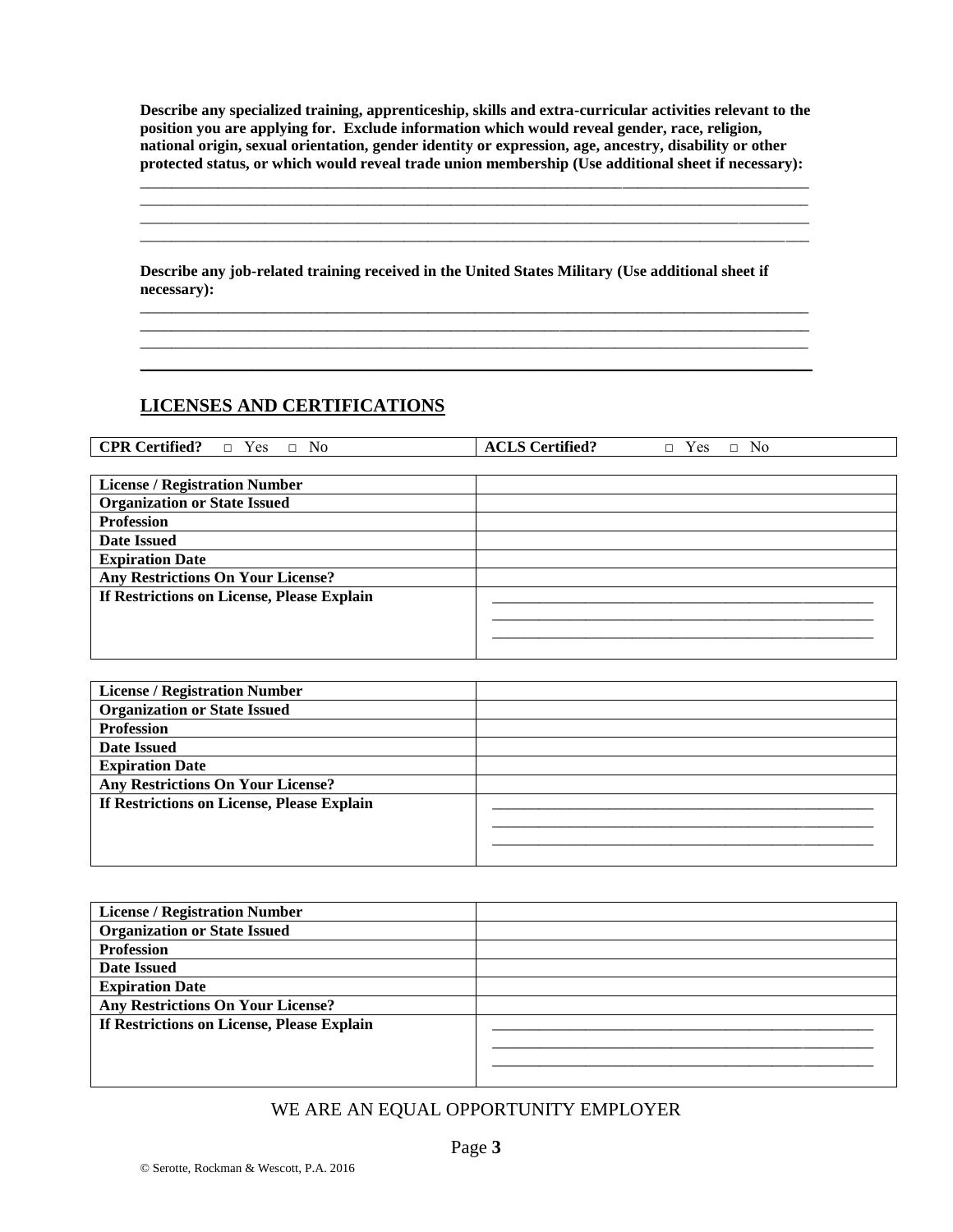## **MISCELLANEOUS**

**Have you been convicted of any crimes or have any pending criminal charges (you may exclude minor traffic violations and any convictions that have been expunged or for which you have been pardoned)?**

□ Yes □ No

**If yes, please state, for each conviction/pending charge: the city, county and state of the conviction/pending charge, the crime(s) for which you were convicted/charged and the month and year of the conviction/charge. A record of criminal convictions or pending charge will not necessarily bar you from employment. The nature of the conviction/charge and job applied for, time since the conviction/charge, and rehabilitation will be considered. Use additional sheet if necessary.**

\_\_\_\_\_\_\_\_\_\_\_\_\_\_\_\_\_\_\_\_\_\_\_\_\_\_\_\_\_\_\_\_\_\_\_\_\_\_\_\_\_\_\_\_\_\_\_\_\_\_\_\_\_\_\_\_\_\_\_\_\_\_\_\_\_\_\_\_\_\_\_\_\_\_\_\_\_\_\_\_\_\_\_\_\_\_\_\_\_\_\_\_\_\_\_\_\_\_\_\_ \_\_\_\_\_\_\_\_\_\_\_\_\_\_\_\_\_\_\_\_\_\_\_\_\_\_\_\_\_\_\_\_\_\_\_\_\_\_\_\_\_\_\_\_\_\_\_\_\_\_\_\_\_\_\_\_\_\_\_\_\_\_\_\_\_\_\_\_\_\_\_\_\_\_\_\_\_\_\_\_\_\_\_\_\_\_\_\_\_\_\_\_\_\_\_\_\_\_\_\_ \_\_\_\_\_\_\_\_\_\_\_\_\_\_\_\_\_\_\_\_\_\_\_\_\_\_\_\_\_\_\_\_\_\_\_\_\_\_\_\_\_\_\_\_\_\_\_\_\_\_\_\_\_\_\_\_\_\_\_\_\_\_\_\_\_\_\_\_\_\_\_\_\_\_\_\_\_\_\_\_\_\_\_\_\_\_\_\_\_\_\_\_\_\_\_\_\_\_\_\_ \_\_\_\_\_\_\_\_\_\_\_\_\_\_\_\_\_\_\_\_\_\_\_\_\_\_\_\_\_\_\_\_\_\_\_\_\_\_\_\_\_\_\_\_\_\_\_\_\_\_\_\_\_\_\_\_\_\_\_\_\_\_\_\_\_\_\_\_\_\_\_\_\_\_\_\_\_\_\_\_\_\_\_\_\_\_\_\_\_\_\_\_\_\_\_\_\_\_\_\_ \_\_\_\_\_\_\_\_\_\_\_\_\_\_\_\_\_\_\_\_\_\_\_\_\_\_\_\_\_\_\_\_\_\_\_\_\_\_\_\_\_\_\_\_\_\_\_\_\_\_\_\_\_\_\_\_\_\_\_\_\_\_\_\_\_\_\_\_\_\_\_\_\_\_\_\_\_\_\_\_\_\_\_\_\_\_\_\_\_\_\_\_\_\_\_\_\_\_\_\_ \_\_\_\_\_\_\_\_\_\_\_\_\_\_\_\_\_\_\_\_\_\_\_\_\_\_\_\_\_\_\_\_\_\_\_\_\_\_\_\_\_\_\_\_\_\_\_\_\_\_\_\_\_\_\_\_\_\_\_\_\_\_\_\_\_\_\_\_\_\_\_\_\_\_\_\_\_\_\_\_\_\_\_\_\_\_\_\_\_\_\_\_\_\_\_\_\_\_\_\_ \_\_\_\_\_\_\_\_\_\_\_\_\_\_\_\_\_\_\_\_\_\_\_\_\_\_\_\_\_\_\_\_\_\_\_\_\_\_\_\_\_\_\_\_\_\_\_\_\_\_\_\_\_\_\_\_\_\_\_\_\_\_\_\_\_\_\_\_\_\_\_\_\_\_\_\_\_\_\_\_\_\_\_\_\_\_\_\_\_\_\_\_\_\_\_\_\_\_\_\_ \_\_\_\_\_\_\_\_\_\_\_\_\_\_\_\_\_\_\_\_\_\_\_\_\_\_\_\_\_\_\_\_\_\_\_\_\_\_\_\_\_\_\_\_\_\_\_\_\_\_\_\_\_\_\_\_\_\_\_\_\_\_\_\_\_\_\_\_\_\_\_\_\_\_\_\_\_\_\_\_\_\_\_\_\_\_\_\_\_\_\_\_\_\_\_\_\_\_\_\_ \_\_\_\_\_\_\_\_\_\_\_\_\_\_\_\_\_\_\_\_\_\_\_\_\_\_\_\_\_\_\_\_\_\_\_\_\_\_\_\_\_\_\_\_\_\_\_\_\_\_\_\_\_\_\_\_\_\_\_\_\_\_\_\_\_\_\_\_\_\_\_\_\_\_\_\_\_\_\_\_\_\_\_\_\_\_\_\_\_\_\_\_\_\_\_\_\_\_\_\_ \_\_\_\_\_\_\_\_\_\_\_\_\_\_\_\_\_\_\_\_\_\_\_\_\_\_\_\_\_\_\_\_\_\_\_\_\_\_\_\_\_\_\_\_\_\_\_\_\_\_\_\_\_\_\_\_\_\_\_\_\_\_\_\_\_\_\_\_\_\_\_\_\_\_\_\_\_\_\_\_\_\_\_\_\_\_\_\_\_\_\_\_\_\_\_\_\_\_\_\_

| Have you ever been bonded? If yes, indicate the approximate date granted, bonding company, and the employer's<br>name and address. |
|------------------------------------------------------------------------------------------------------------------------------------|
| $\Box$ Yes $\Box$ No                                                                                                               |
|                                                                                                                                    |
|                                                                                                                                    |
|                                                                                                                                    |
| Has bond ever been refused or revoked for you?                                                                                     |
| $\Box$ Yes $\Box$ No                                                                                                               |

| In case of emergency, who shall we notify? |               |  |  |  |
|--------------------------------------------|---------------|--|--|--|
| Name:                                      | Phone Number: |  |  |  |
| Address:                                   |               |  |  |  |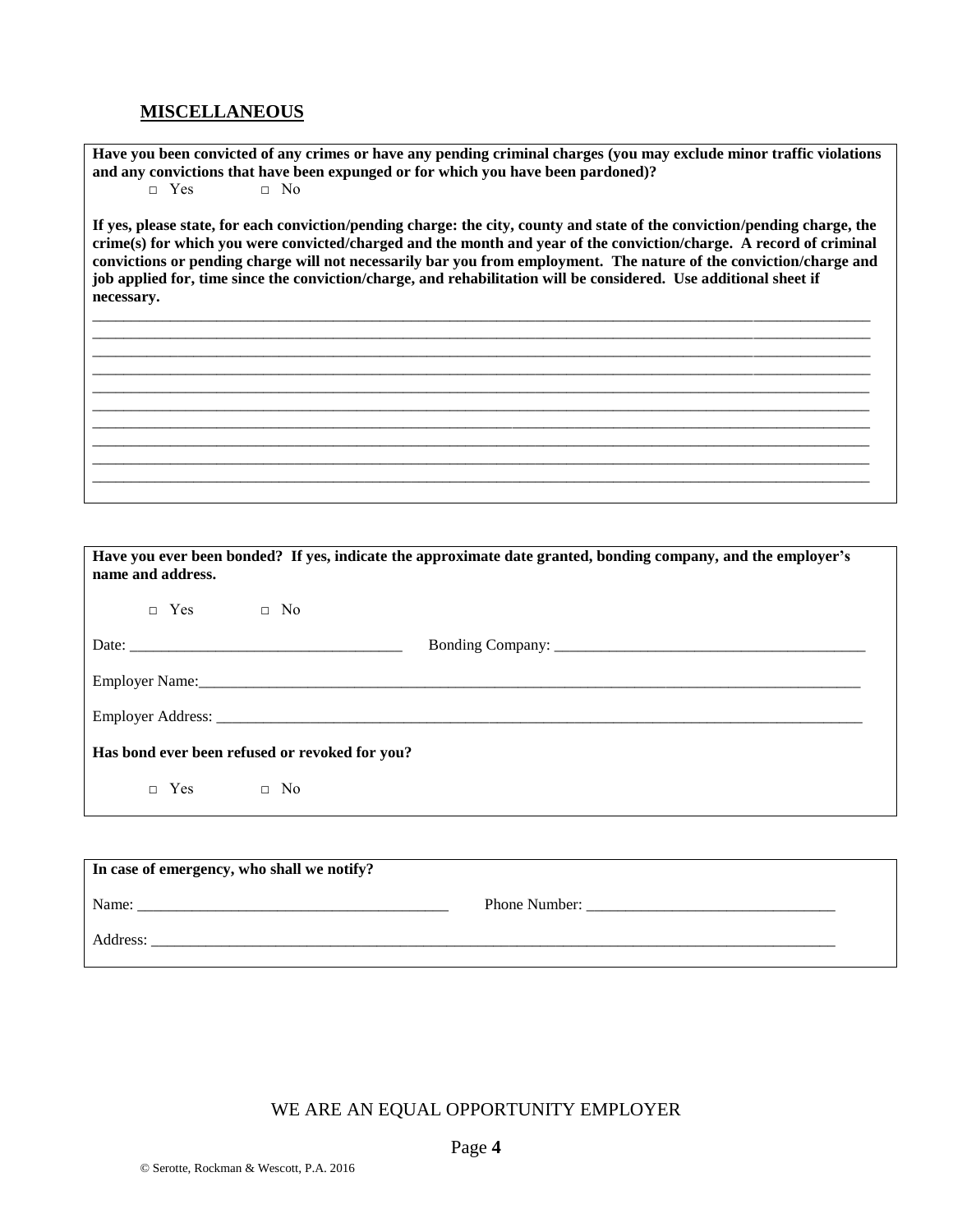| <b>EMPLOYMENT</b><br><b>HISTORY</b>                                                    | Please give an accurate, complete record of full-time and part-time employment. Start<br>with present or most recent employer. Use and/or attach additional sheet(s) if<br>necessary. You may attach a resume to this application in lieu of completing all of this<br>section; however, you must still provide the information requested below which is not<br>on the resume. |                                           |
|----------------------------------------------------------------------------------------|--------------------------------------------------------------------------------------------------------------------------------------------------------------------------------------------------------------------------------------------------------------------------------------------------------------------------------------------------------------------------------|-------------------------------------------|
| Company Name                                                                           |                                                                                                                                                                                                                                                                                                                                                                                | Telephone Number                          |
| Address                                                                                |                                                                                                                                                                                                                                                                                                                                                                                | Employed (Month and Year)<br>From:<br>To: |
| Name and Title of Supervisor                                                           |                                                                                                                                                                                                                                                                                                                                                                                | Last Pay Rate:                            |
| State Job Title and Briefly Describe Your Work, including number of people supervised: |                                                                                                                                                                                                                                                                                                                                                                                | Reason for Leaving                        |
| $\Box$ Yes<br>May we contact at this time:                                             | $\Box$ No                                                                                                                                                                                                                                                                                                                                                                      |                                           |
|                                                                                        | Significant Disciplinary Problems/Actions (Including Any Suspension or Termination) - Include Description and Month/Year                                                                                                                                                                                                                                                       |                                           |

|              | Company Name                                                                                                             | Telephone Number                          |
|--------------|--------------------------------------------------------------------------------------------------------------------------|-------------------------------------------|
| $\mathbf{2}$ | Address                                                                                                                  | Employed (Month and Year)<br>From:<br>To: |
|              | Name and Title of Supervisor                                                                                             | Last Pay Rate:                            |
|              | State Job Title and Briefly Describe Your Work, including number of people supervised:                                   | Reason for Leaving                        |
|              | $\hfill\Box$<br>Yes<br>$\Box$ No<br>May we contact at this time:                                                         |                                           |
|              | Significant Disciplinary Problems/Actions (Including Any Suspension or Termination) - Include Description and Month/Year |                                           |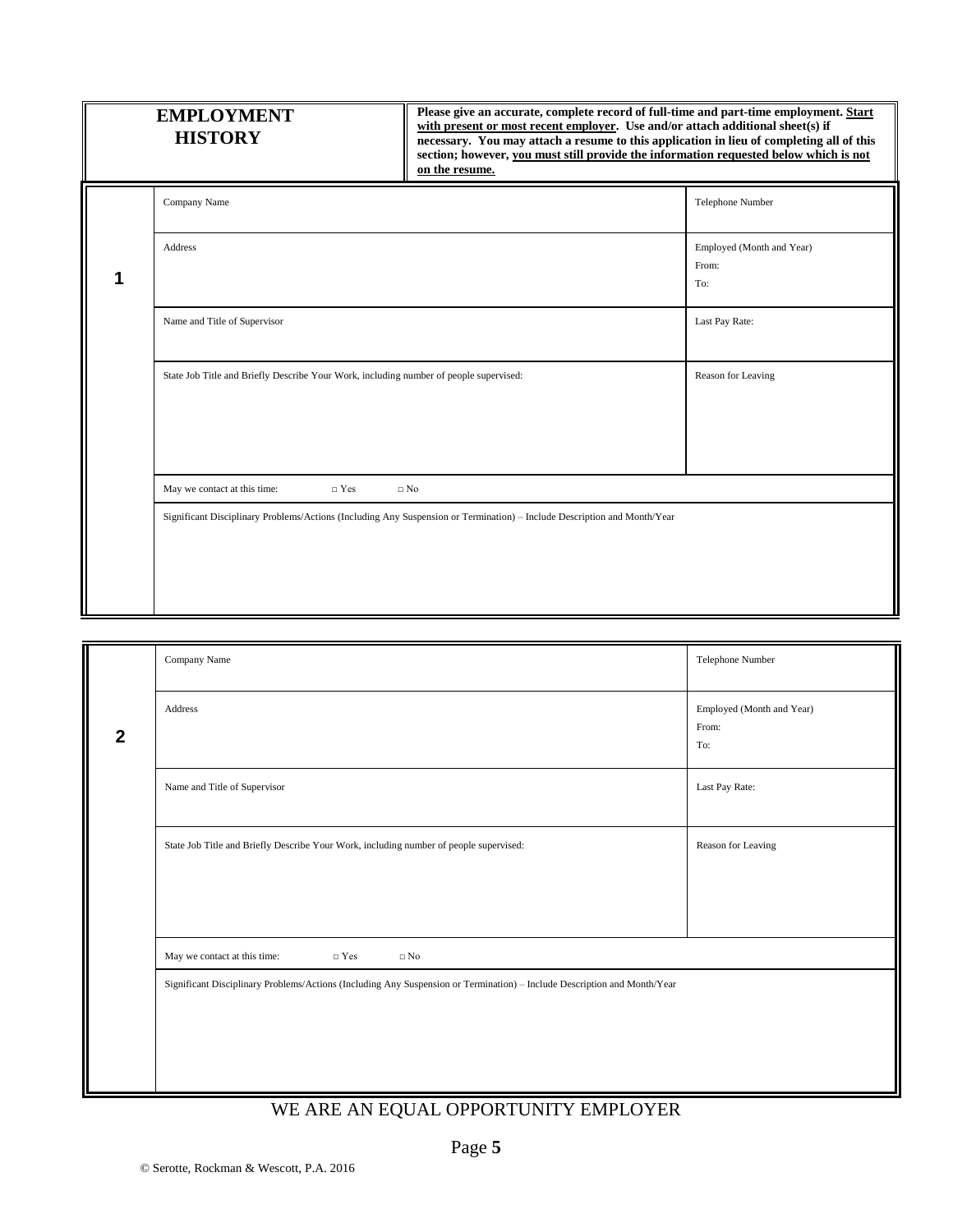|   | Company Name                                                                                                             | Telephone Number                   |  |  |
|---|--------------------------------------------------------------------------------------------------------------------------|------------------------------------|--|--|
| 3 | Address                                                                                                                  | Employed (Month and Year)<br>From: |  |  |
|   |                                                                                                                          | To:                                |  |  |
|   | Name and Title of Supervisor                                                                                             | Last Pay Rate:                     |  |  |
|   | State Job Title and Briefly Describe Your Work, including number of people supervised:                                   | Reason for Leaving                 |  |  |
|   |                                                                                                                          |                                    |  |  |
|   | May we contact at this time:<br>$\hfill\Box$<br>Yes<br>$\hfill \Box$<br>No                                               |                                    |  |  |
|   | Significant Disciplinary Problems/Actions (Including Any Suspension or Termination) - Include Description and Month/Year |                                    |  |  |
|   |                                                                                                                          |                                    |  |  |
|   |                                                                                                                          |                                    |  |  |

# **ADDITIONAL INFORMATION**

#### **Other Qualifications:**

**Summarize special job related skills and qualifications acquired from employment or other experience (Use additional sheet if necessary)**

\_\_\_\_\_\_\_\_\_\_\_\_\_\_\_\_\_\_\_\_\_\_\_\_\_\_\_\_\_\_\_\_\_\_\_\_\_\_\_\_\_\_\_\_\_\_\_\_\_\_\_\_\_\_\_\_\_\_\_\_\_\_\_\_\_\_\_\_\_\_\_\_\_\_\_\_\_\_\_\_\_\_\_\_\_\_\_\_\_\_\_\_\_\_\_\_\_\_\_ \_\_\_\_\_\_\_\_\_\_\_\_\_\_\_\_\_\_\_\_\_\_\_\_\_\_\_\_\_\_\_\_\_\_\_\_\_\_\_\_\_\_\_\_\_\_\_\_\_\_\_\_\_\_\_\_\_\_\_\_\_\_\_\_\_\_\_\_\_\_\_\_\_\_\_\_\_\_\_\_\_\_\_\_\_\_\_\_\_\_\_\_\_\_\_\_\_\_\_ \_\_\_\_\_\_\_\_\_\_\_\_\_\_\_\_\_\_\_\_\_\_\_\_\_\_\_\_\_\_\_\_\_\_\_\_\_\_\_\_\_\_\_\_\_\_\_\_\_\_\_\_\_\_\_\_\_\_\_\_\_\_\_\_\_\_\_\_\_\_\_\_\_\_\_\_\_\_\_\_\_\_\_\_\_\_\_\_\_\_\_\_\_\_\_\_\_\_\_

### **Specialized Skills:**

#### **Please check all skills known/equipment operated: Other Equipment/Technical Skills**

- 
- □ Medical Transcription □ Medical Terminology
- □ Keyboard Speed \_\_\_\_ WPM 3. \_\_\_\_\_\_\_\_\_\_\_\_\_\_\_\_\_\_\_\_\_\_\_\_\_\_\_\_\_\_\_\_\_\_\_\_\_\_

- □ Word □ Excel 1. \_\_\_\_\_\_\_\_\_\_\_\_\_\_\_\_\_\_\_\_\_\_\_\_\_\_\_\_\_\_\_\_\_\_\_\_\_\_
	-

## **Membership and Offices in Professional or Civic Organizations:**

*Exclude membership which would reveal gender, race, religion, national origin, sexual orientation, gender identity or expression, age, ancestry, disability or other protected status, or which would reveal trade union membership* (Use additional sheet if necessary)*:*

\_\_\_\_\_\_\_\_\_\_\_\_\_\_\_\_\_\_\_\_\_\_\_\_\_\_\_\_\_\_\_\_\_\_\_\_\_\_\_\_\_\_\_\_\_\_\_\_\_\_\_\_\_\_\_\_\_\_\_\_\_\_\_\_\_\_\_\_\_\_\_\_\_\_\_\_\_\_\_\_\_\_\_\_\_\_\_\_\_\_\_\_\_\_\_\_\_\_ \_\_\_\_\_\_\_\_\_\_\_\_\_\_\_\_\_\_\_\_\_\_\_\_\_\_\_\_\_\_\_\_\_\_\_\_\_\_\_\_\_\_\_\_\_\_\_\_\_\_\_\_\_\_\_\_\_\_\_\_\_\_\_\_\_\_\_\_\_\_\_\_\_\_\_\_\_\_\_\_\_\_\_\_\_\_\_\_\_\_\_\_\_\_\_\_\_\_ \_\_\_\_\_\_\_\_\_\_\_\_\_\_\_\_\_\_\_\_\_\_\_\_\_\_\_\_\_\_\_\_\_\_\_\_\_\_\_\_\_\_\_\_\_\_\_\_\_\_\_\_\_\_\_\_\_\_\_\_\_\_\_\_\_\_\_\_\_\_\_\_\_\_\_\_\_\_\_\_\_\_\_\_\_\_\_\_\_\_\_\_\_\_\_\_\_\_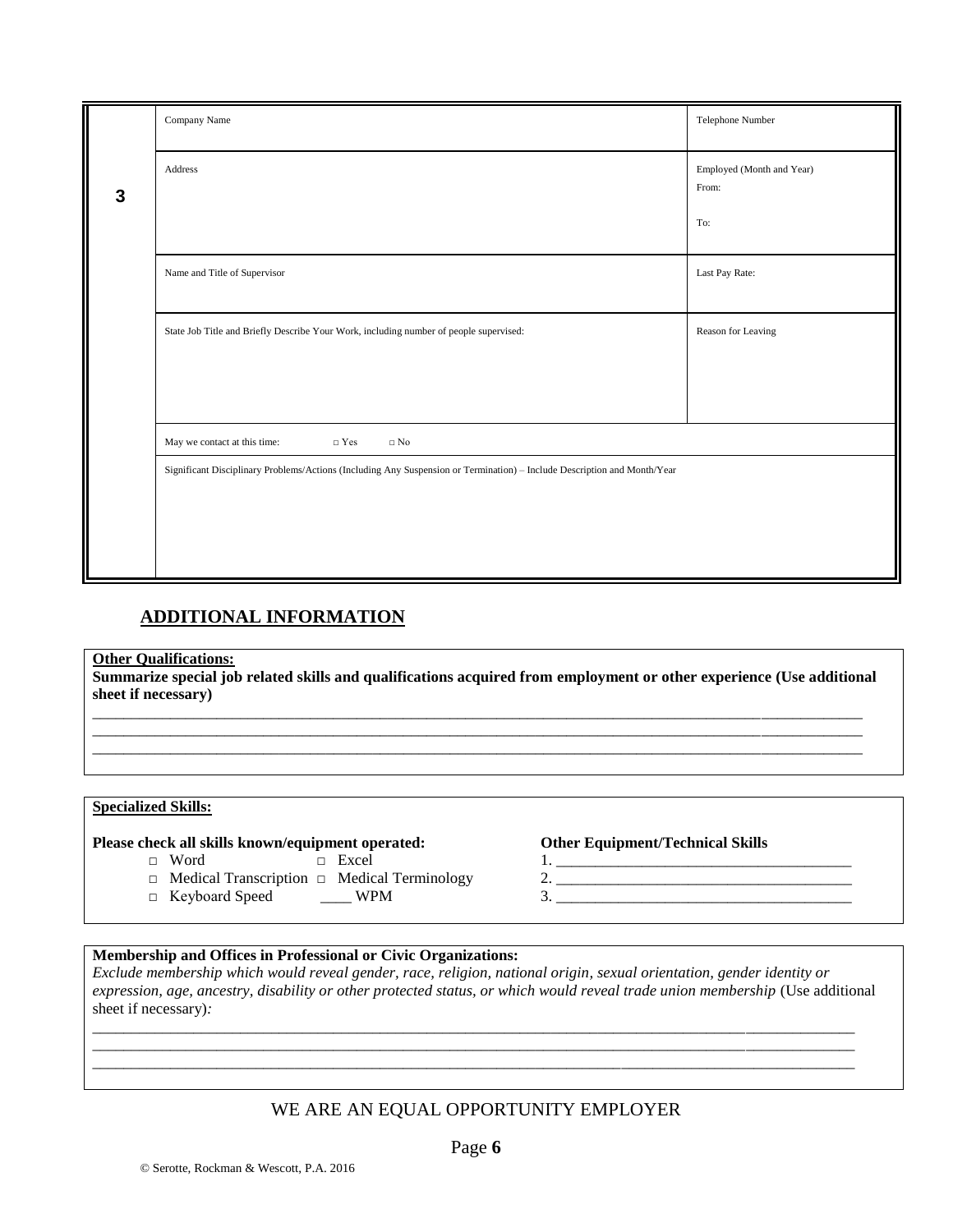**State any additional information you feel may be helpful to us in considering your application. Exclude information which would reveal gender, race, religion, national origin, sexual orientation, gender identity or expression, age, ancestry, disability or other protected status, or which would reveal trade union membership.** (Use additional sheet if necessary)

\_\_\_\_\_\_\_\_\_\_\_\_\_\_\_\_\_\_\_\_\_\_\_\_\_\_\_\_\_\_\_\_\_\_\_\_\_\_\_\_\_\_\_\_\_\_\_\_\_\_\_\_\_\_\_\_\_\_\_\_\_\_\_\_\_\_\_\_\_\_\_\_\_\_\_\_\_\_\_\_\_\_\_\_\_\_\_\_\_\_\_\_\_\_\_\_\_\_ \_\_\_\_\_\_\_\_\_\_\_\_\_\_\_\_\_\_\_\_\_\_\_\_\_\_\_\_\_\_\_\_\_\_\_\_\_\_\_\_\_\_\_\_\_\_\_\_\_\_\_\_\_\_\_\_\_\_\_\_\_\_\_\_\_\_\_\_\_\_\_\_\_\_\_\_\_\_\_\_\_\_\_\_\_\_\_\_\_\_\_\_\_\_\_\_\_\_ \_\_\_\_\_\_\_\_\_\_\_\_\_\_\_\_\_\_\_\_\_\_\_\_\_\_\_\_\_\_\_\_\_\_\_\_\_\_\_\_\_\_\_\_\_\_\_\_\_\_\_\_\_\_\_\_\_\_\_\_\_\_\_\_\_\_\_\_\_\_\_\_\_\_\_\_\_\_\_\_\_\_\_\_\_\_\_\_\_\_\_\_\_\_\_\_\_\_

**Are you capable of performing the essential functions of the job(s) for which you are applying, with or without reasonable accommodation? Do not answer this question if you have not been informed about the requirements of the job(s) for which you are applying.**

\_\_\_ YES \_\_\_ NO If yes, and reasonable accommodation(s) would be needed, please describe the accommodation(s) (Use additional sheet if necessary) \_\_\_\_\_\_\_\_\_\_\_\_\_\_\_\_\_\_\_\_\_\_\_\_\_\_\_\_\_\_\_\_\_\_\_\_\_\_\_\_\_\_\_\_\_\_\_\_\_\_\_\_\_\_\_\_\_\_\_\_\_\_\_\_\_\_\_\_\_\_\_\_\_\_\_\_\_\_\_\_\_\_\_\_\_\_\_\_\_\_\_\_\_\_\_\_\_\_\_

\_\_\_\_\_\_\_\_\_\_\_\_\_\_\_\_\_\_\_\_\_\_\_\_\_\_\_\_\_\_\_\_\_\_\_\_\_\_\_\_\_\_\_\_\_\_\_\_\_\_\_\_\_\_\_\_\_\_\_\_\_\_\_\_\_\_\_\_\_\_\_\_\_\_\_\_\_\_\_\_\_\_\_\_\_\_\_\_\_\_\_\_\_\_\_\_\_\_\_ \_\_\_\_\_\_\_\_\_\_\_\_\_\_\_\_\_\_\_\_\_\_\_\_\_\_\_\_\_\_\_\_\_\_\_\_\_\_\_\_\_\_\_\_\_\_\_\_\_\_\_\_\_\_\_\_\_\_\_\_\_\_\_\_\_\_\_\_\_\_\_\_\_\_\_\_\_\_\_\_\_\_\_\_\_\_\_\_\_\_\_\_\_\_\_\_\_\_\_

**Are you currently under investigation by any administrative agency, regulatory agency, self-regulatory organization, professional association, state licensing authority, or board governing conduct for a specific profession or occupation, including, but not limited to, the DEA, Maryland Board of Physicians, Maryland Board of Nursing, etc. for a violation of any rules, regulations, or statutes?**

\_\_\_ YES \_\_\_\_ NO

\_\_\_\_\_\_\_\_\_\_\_\_\_\_\_\_\_\_\_\_\_\_\_\_\_\_\_\_\_\_\_\_\_\_\_\_\_\_\_\_\_\_\_\_\_\_\_\_\_\_\_\_\_\_\_\_\_\_\_\_\_\_\_\_\_\_\_\_\_\_\_\_\_\_\_\_\_\_\_\_\_\_\_\_\_\_\_\_\_\_\_\_\_\_\_\_\_  $\_$  ,  $\_$  ,  $\_$  ,  $\_$  ,  $\_$  ,  $\_$  ,  $\_$  ,  $\_$  ,  $\_$  ,  $\_$  ,  $\_$  ,  $\_$  ,  $\_$  ,  $\_$  ,  $\_$  ,  $\_$  ,  $\_$  ,  $\_$  ,  $\_$  ,  $\_$  ,  $\_$  ,  $\_$  ,  $\_$  ,  $\_$  ,  $\_$  ,  $\_$  ,  $\_$  ,  $\_$  ,  $\_$  ,  $\_$  ,  $\_$  ,  $\_$  ,  $\_$  ,  $\_$  ,  $\_$  ,  $\_$  ,  $\_$  ,

If yes, please explain (use additional sheet if necessary)

**Has any administrative agency, regulatory agency, self-regulatory organization, professional association, state licensing authority, or board governing conduct for a specific profession or occupation, including, but not limited to, the DEA, Maryland Board of Physicians, Maryland Board of Nursing, etc., ever found you to be in violation of any rules, regulations, or statutes?**

 $\frac{1}{\sqrt{1-\frac{1}{2}}}$  YES  $\frac{1}{\sqrt{1-\frac{1}{2}}}$  NO

\_\_\_\_\_\_\_\_\_\_\_\_\_\_\_\_\_\_\_\_\_\_\_\_\_\_\_\_\_\_\_\_\_\_\_\_\_\_\_\_\_\_\_\_\_\_\_\_\_\_\_\_\_\_\_\_\_\_\_\_\_\_\_\_\_\_\_\_\_\_\_\_\_\_\_\_\_\_\_\_\_\_\_\_\_\_\_\_\_\_\_\_\_\_\_\_ \_\_\_\_\_\_\_\_\_\_\_\_\_\_\_\_\_\_\_\_\_\_\_\_\_\_\_\_\_\_\_\_\_\_\_\_\_\_\_\_\_\_\_\_\_\_\_\_\_\_\_\_\_\_\_\_\_\_\_\_\_\_\_\_\_\_\_\_\_\_\_\_\_\_\_\_\_\_\_\_\_\_\_\_\_\_\_\_\_\_\_\_\_\_\_\_

If yes, please explain (use additional sheet if necessary)

# **REFERENCES – CHARACTER OR PROFESSIONAL** (We may contact.)

|    | Name    | Phone Number | Character or Professional? |
|----|---------|--------------|----------------------------|
|    |         |              |                            |
|    | Address |              |                            |
| 2. |         |              |                            |
|    | Name    | Phone Number | Character or Professional? |
|    |         |              |                            |
|    | Address |              |                            |
| 3. |         |              |                            |
|    | Name    | Phone Number | Character or Professional? |
|    |         |              |                            |
|    | Address |              |                            |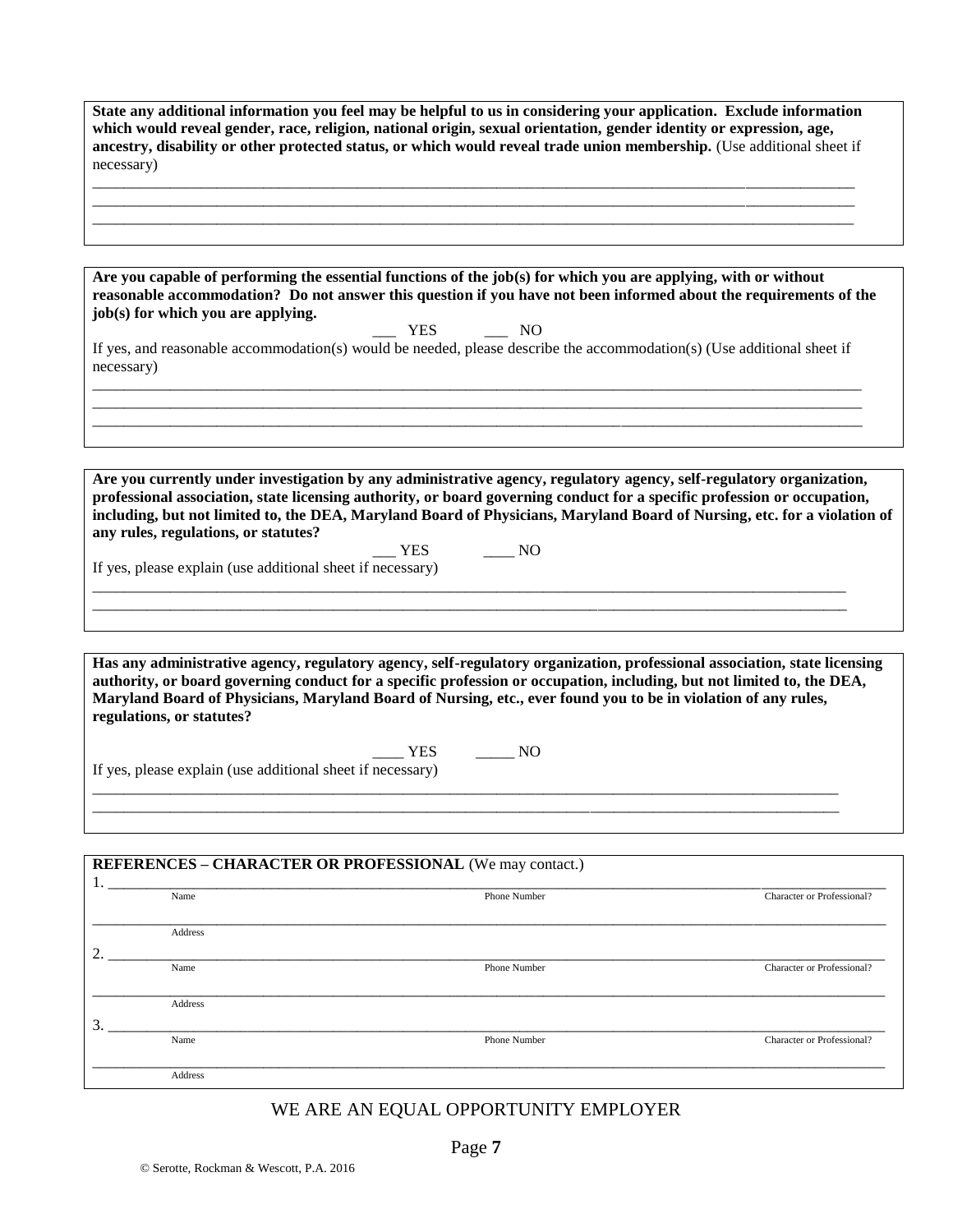#### **READ CAREFULLY BEFORE SIGNING**

- I authorize the investigation of all statements contained in this application and any attachments and authorize any persons or organizations referenced in this application to furnish CCC any and all information concerning my previous employment, education, or any other information they might have, personal or otherwise, regarding any subjects covered by this application and release all such parties from any and all liability or damages that may result from their furnishing such information to CCC.
- I understand that CCC does not unlawfully discriminate in employment and no question on this application is used for the purpose of limiting or excusing any applicant from consideration for employment on a basis prohibited by applicable local, state or federal law.
- I understand that if I am offered employment with CCC, the offer may be contingent upon results acceptable to CCC on a subsequently conducted background check and/or drug screen. I authorize CCC to conduct such a background check and/or drug screen, which may include some or all of the following: (1) a consumer or investigative consumer report, (2) credit report, (3) criminal background check, (4) a motor vehicle report, (5) employment verification, (6) education verification, (7) license and credential verification, and (8) successfully passing a drug screen. (Please note that a criminal conviction record or pending charge is not an automatic bar to employment and such record/charge will be used only for job-related purposes and only to the extent permitted by applicable law.)
- I understand all offers of employment are conditional upon my production of documents necessary for CCC to verify my identity and work authorization in accordance with requirements of the Department of Homeland Security, U.S. Citizenship and Immigration Services.
- In the event I become an employee of CCC, I agree to comply with all rules and regulations of CCC and understand that the rules and regulations may be changed, interpreted, withdrawn or added to by CCC at any time, with or without notice, consistent with law and that I may be terminated or disciplined for any violations.
- If CCC advances me any leave, compensation or other money, or provides me with anything for my personal use, value, or benefit (or for someone else at my request, for which I take financial responsibility) which has not been repaid, or paid for, by me, or if I fail to return CCC property in my possession upon a request by CCC to do so, or if I damage said property, I agree that CCC may withhold from any monies due and owing to me the amount or amounts necessary to repay any such advances owed, to pay for everything not recovered, or to pay for any damages caused because of unreturned or damaged property. I agree CCC may withhold from any monies due and owing to me any deductions which I have otherwise authorized.
- I also agree that all papers, keys, identification cards, credit cards, tools, equipment or other property furnished by CCC to me shall remain the property of CCC and upon any request from CCC or at the termination of my employment, I will surrender such property to CCC.
- I further understand that if I become employed by CCC, notwithstanding anything else contained in this application or any other document or communication which may appear to be to the contrary (except for an Employment Agreement signed by an authorized officer of CCC), my employment with CCC will be on an "at-will" basis and that I or CCC may terminate my employment at any time, with or without cause, and with or without notice. I understand that no agent, representative, or employee of CCC other than an authorized officer (and then only in a written agreement signed by an authorized officer) has any authority to enter into any agreement with me for an employment arrangement other than on an "at-will" basis and nothing contained in the policies, procedures, handbooks, or any other documents of CCC shall in any way create an express or implied contract of employment.
- All persons who are offered employment with CCC and who are "disabled" as defined by the Americans with Disabilities Act ("ADA") or by any applicable state or local laws are invited to inform CCC of any reasonable accommodation(s) they may need in order to perform the essential functions of any position they are offered.
- I certify that the information contained on this application is correct. **I understand that the misstatement or omission of information called for in this application, or in any attachments, will, unless there are mitigating circumstances satisfactory to CCC, result in: (i) cancellation of further consideration of my application; (ii) a refusal to hire me; or (iii) if I am hired, my immediate dismissal, whenever the misstatement or omission is discovered.**

| Signature: |  |
|------------|--|
|            |  |

Signature: \_\_\_\_\_\_\_\_\_\_\_\_\_\_\_\_\_\_\_\_\_\_\_\_\_\_\_\_\_\_\_\_\_\_\_\_\_ Date: **\_\_\_\_\_\_\_\_\_\_\_\_\_\_\_\_\_\_\_\_\_\_**

**UNDER MARYLAND LAW AN EMPLOYER MAY NOT REQUIRE OR DEMAND AS A CONDITION OF EMPLOYMENT, PROSPECTIVE EMPLOYMENT, OR CONTINUED EMPLOYMENT, THAT AN INDIVIDUAL SUBMIT TO OR TAKE A POLYGRAPH EXAMINATION OR SIMILAR TEST. ANY EMPLOYER WHO VIOLATES THIS LAW IS GUILTY OF A MISDEMEANOR AND SUBJECT TO A FINE NOT EXCEEDING \$100.00.**

Signature: \_\_\_\_\_\_\_\_\_\_\_\_\_\_\_\_\_\_\_\_\_\_\_\_\_\_\_\_\_\_\_\_\_\_\_\_\_\_ Date: \_\_\_\_\_\_\_\_\_\_\_\_\_\_\_\_\_\_\_\_\_\_